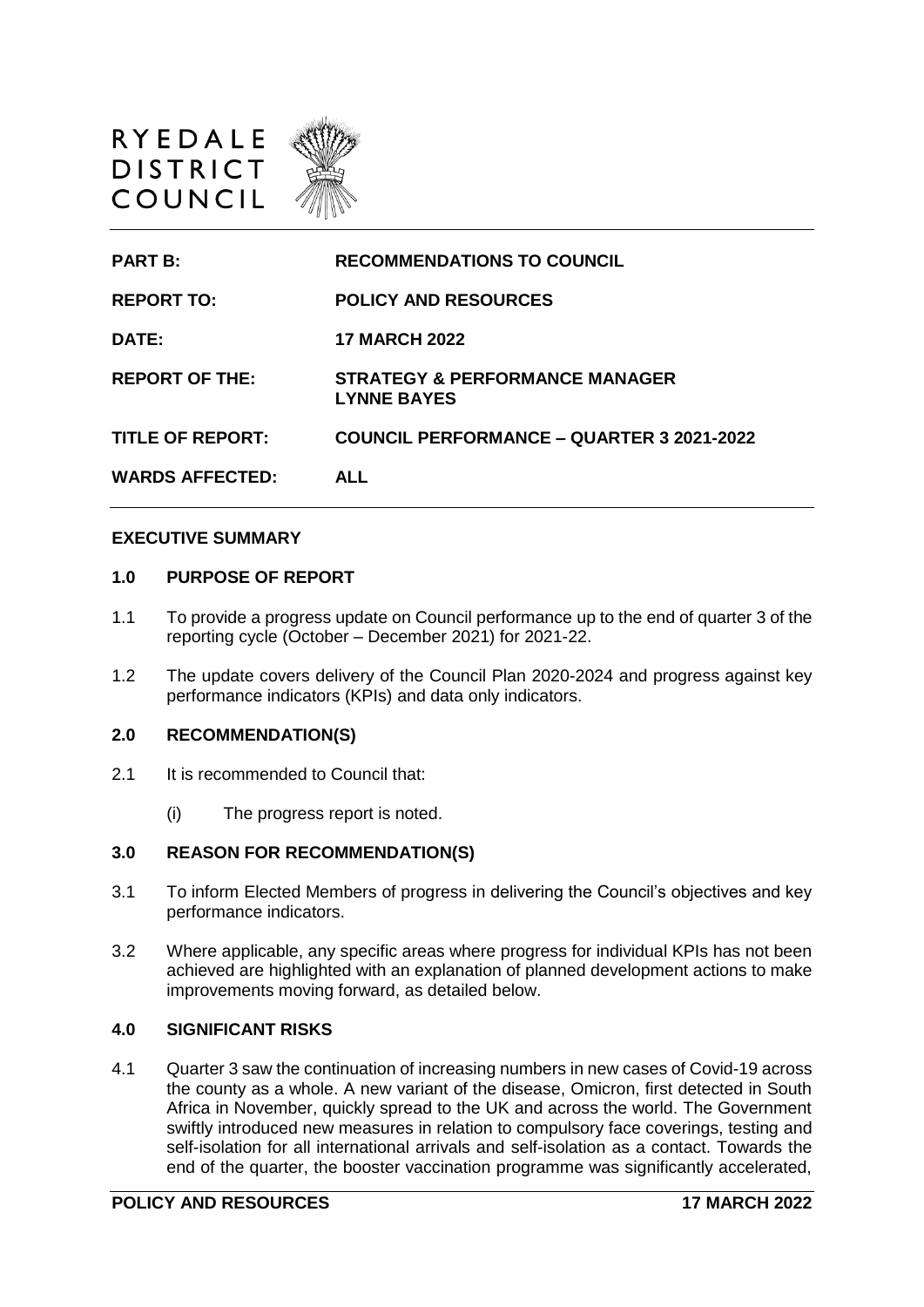the requirement to wear face coverings in indoor public spaces was reintroduced and once again, all those who could work from home, were asked to do so. Delivery of Council Plan objectives such as combating social isolation, processing benefits quickly and supporting the economy is continuing to help people and businesses across Ryedale to deal with the impact of Covid-19. This means that Covid-19 continued to have a significant impact on workloads during quarter 3 (October – December 2021).

- 4.2 Ahead of an anticipated gradual return to an increased level of office based working, substantial office refurbishment took place at Ryedale House during quarter 3, to ensure the health and safety of all staff and visitors to the building. However, following the unexpected outbreak of the new Covid-19 variant, Omicron, all staff who can work from home, have continued to do so. The Council continues to fulfil its obligations in line with the Health and Safety Executive and new ways of office based working to minimise the spread of Covid-19 have been communicated across the Council, in preparation for when it is safe to return.
- 4.3 Further disruption to people, communities and businesses came towards the end of the quarter, with Storm Arwen affecting the whole of the UK and causing many people and businesses throughout the District to be left without power and water supplies in freezing cold temperatures. This had a significant impact on workload and resources, to ensure all those affected, received the help and assistance required to maintain their health and wellbeing.
- 4.4 The impact on performance of local government reorganisation during quarter 3 has continued at pace and the organisation has now started to see the impact of losing key staff and expertise as we move forward with this process. The risk associated with the need to pull on staff resources to meet the required timelines and the continuing uncertainty for staff resulting in a higher staff turnover, is likely to continue to increase moving forward.
- 4.5 However, despite the ongoing and the unforeseen challenges during quarter 3 (October – December 2021), the commitment and resilience of staff across Ryedale, has meant that key services across the organisation have been sufficiently maintained to support residents and communities. This means, the majority of key performance indicators continue to be at target.
- 4.6 As full delivery of the 2020-24 Council Plan will not be possible by the time Ryedale District Council ceases to exist in April 2023, a reprioritisation process is being conducted to determine priorities for delivery between now and this date.

### **5.0 POLICY CONTEXT AND CONSULTATION**

- 5.1 The Quarter 3 2021/2022 report shows progress across all of the Council's corporate priorities: Our Communities, Our Economy, Our Environment and Our Organisation.
- 5.2 Key performance indicators continue to be largely on track.

# **6.0 REPORT DETAILS**

### **Introduction and background**

6.1 Performance reporting of progress against the Council's priorities – as set out in the Council Plan 2020-24 – is a key element of performance management arrangements.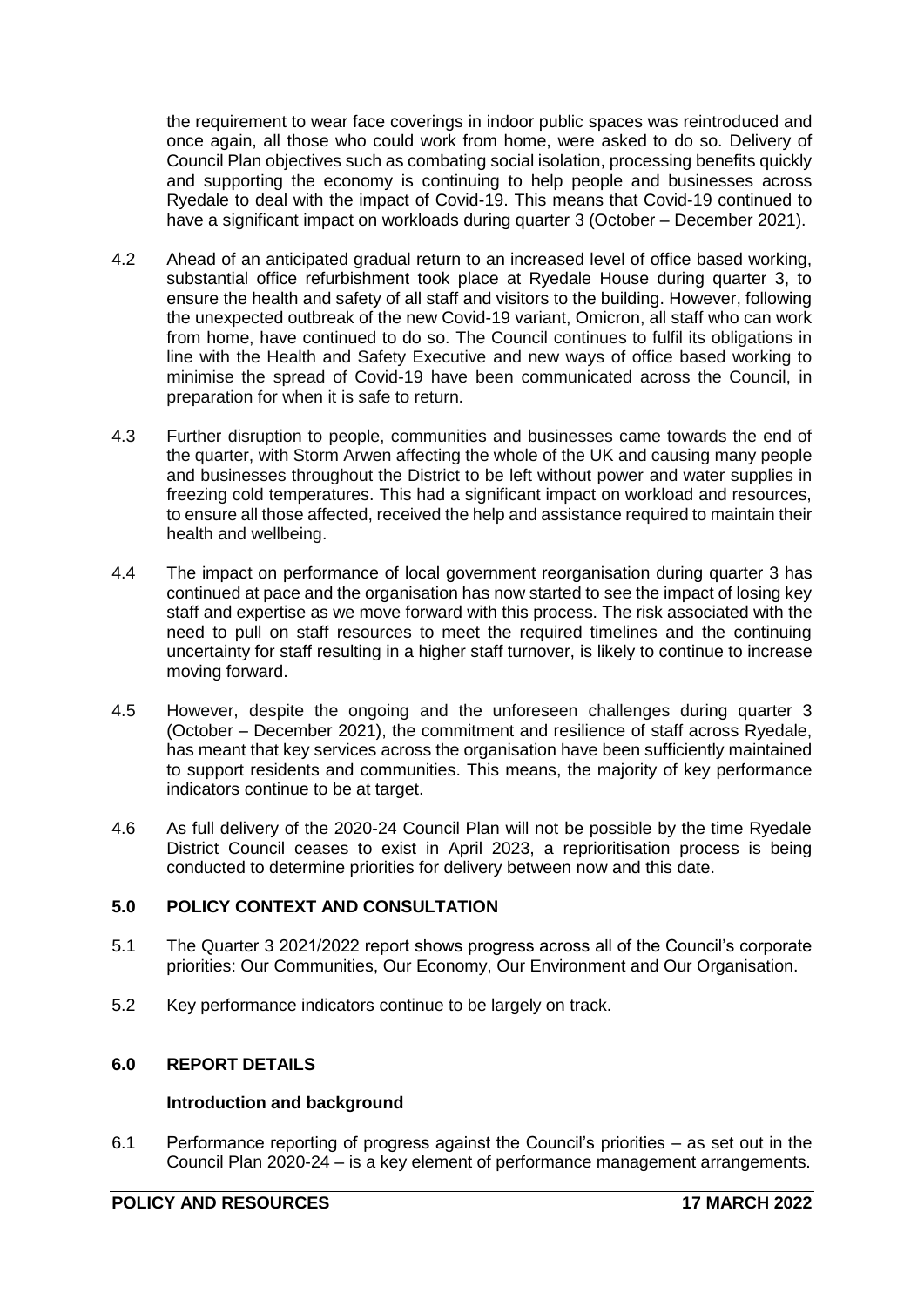- 6.2 Ongoing successful delivery of the Council's priorities is demonstrated by a combination of:
	- Progress against priority projects/high level actions (are we meeting/expecting to meet delivery timescales); and
	- Performance against relevant key performance indicators and data only indicators (are targets being met; are we getting better)

This report covers the period October to December 2021.

- 6.3 This report includes the following detail:
	- Actions and project activities completed against the aims and objectives set out under each theme of the Council's objectives in the Council Plan 2020-24.
	- Relevant key performance indicator statistics measured against the Council's priorities.
	- Future activities planned to address the areas requiring some improvement.

### **Summary of progress**

- 6.4 This report shows the ongoing strong performance of this Council in the third quarter of 2021-22, across all its ambitions. The Council continues to support people, communities and businesses despite the ongoing challenges brought about by the Covid-19 pandemic, Storm Arwen and local government reorganisation.
- 6.5 Overall, out of the 12 key performance indicators with targets, 7 are showing a green status, 4 as an amber status and 1 as a red status when analysing quarter 3 performance. Particular highlights are as follows:
	- The speed of processing new claims for both housing benefit and council tax support continued to improve during quarter 3 and remains significantly higher than target, placing this Council as the best performing authority in North Yorkshire for processing housing benefit new claims.
	- The processing of minor planning applications has improved from an amber status in quarters 1 and 2, to a green status in quarter 3, now operating at the cumulative target of 80% processed within the 13 week time period.
	- The processing of major planning applications continues to operate above target at 88% cumulative processed within the 13 week time period during quarter 3, against a target of 70%.

# **Red Indicators**

6.6 Red indicators mean that performance is below where we would want it to be. The areas where this has occurred are summarised below along with explanations for this status. Covid-19 has continued to affect the progress against this indicator significantly, due ongoing workforce absences due to sickness and self-isolation requirements.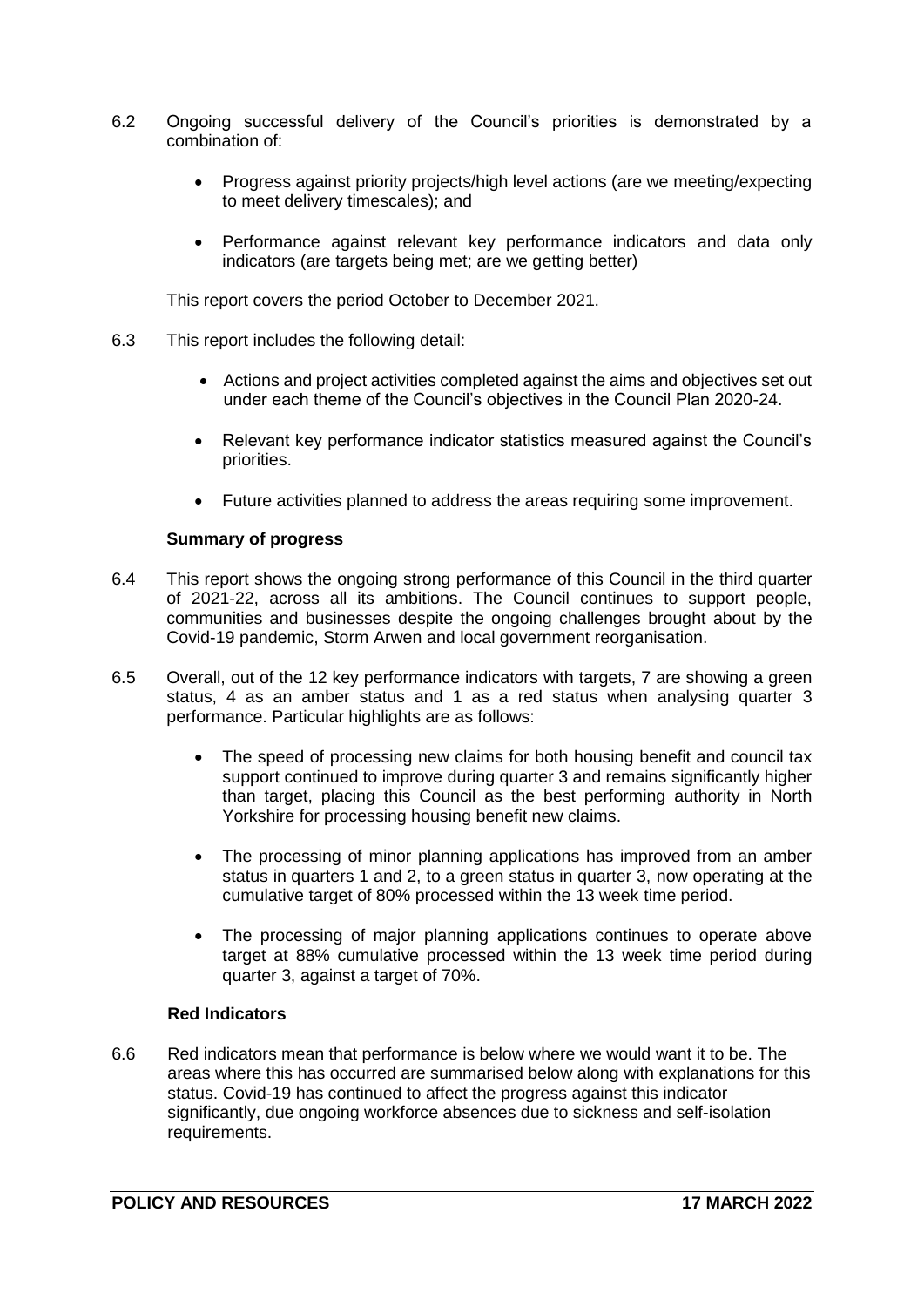### Standard searches

6.7 As a result of backlogs caused by lockdowns and other Covid-19 restrictions, in quarter 1, NYCC had seen the volume of searches received from all North Yorkshire authorities almost doubling from the previous year. As a consequence, this authority experienced substantial delays in the processing of searches by NYCC. However, throughout quarters 2 and 3, Ryedale has seen a substantial improvement in the speed of processing searches at NYCC. This is evidenced by the huge improvement in the individual quarterly figure rising from 55.7% in quarter 1 to 96.4% in quarter 3. The cumulative figure as at quarter 3 is 80.4%, and now falling just short of the amber status. Following the discussion around a review of the 100% target for this performance indicator at Overview and Scrutiny Committee on 20 January 2022, the target has been reviewed to reflect a more current, realistic figure, taking into account the impact on resources due to Covid-19 and Local Government Reorganisation.

Following this review and alongside indications that the issues at NYCC have now been resolved, the expectation is to see continued improvement in this area of performance moving forward.

# **Amber Indicators**

6.8 Amber indicators are important to highlight as they show where the Council must maintain a level of vigilance to ensure that performance does not slip further. The number of amber indicators has increased in quarter 3, due to a combination of factors including increased demand for services and workforce absences due to sickness and self-isolation, the impact of the winter period on waste collection services and time taken to complete on lengthier, more complex projects as detailed below.

### New affordable homes

6.9 Larger, complex and longer term projects, will inevitably take longer to progress and as such, overall completion will not always be reached during some quarters of the reporting year. Based on the number of affordable homes due for completion by the end of this financial year, the target of 75 per annum is expected to be met by the end of quarter 4.

### Properties back in use

6.10 Work to bring empty properties back into use is often a complicated and lengthy process and involves working with reluctant landlords or those landlords who are refurbishing their properties over a period of time with our help and guidance. The council is currently working with a number of landlords with the aim of completing at least 3 properties to achieve the target of 6 per annum by the end of quarter 4.

### Other planning applications

6.11 The combination of a large increase in applications being received, with the impact of Covid-19 and LGR related work, has resulted in delays in processing these applications within target. Additional staffing capacity has been secured and against a target of 90%, the percentage of these planning applications processed within 8 weeks has significantly improved from 81% in quarter 1 to 88% cumulative in quarter 3, with quarter 3 alone at 92%.